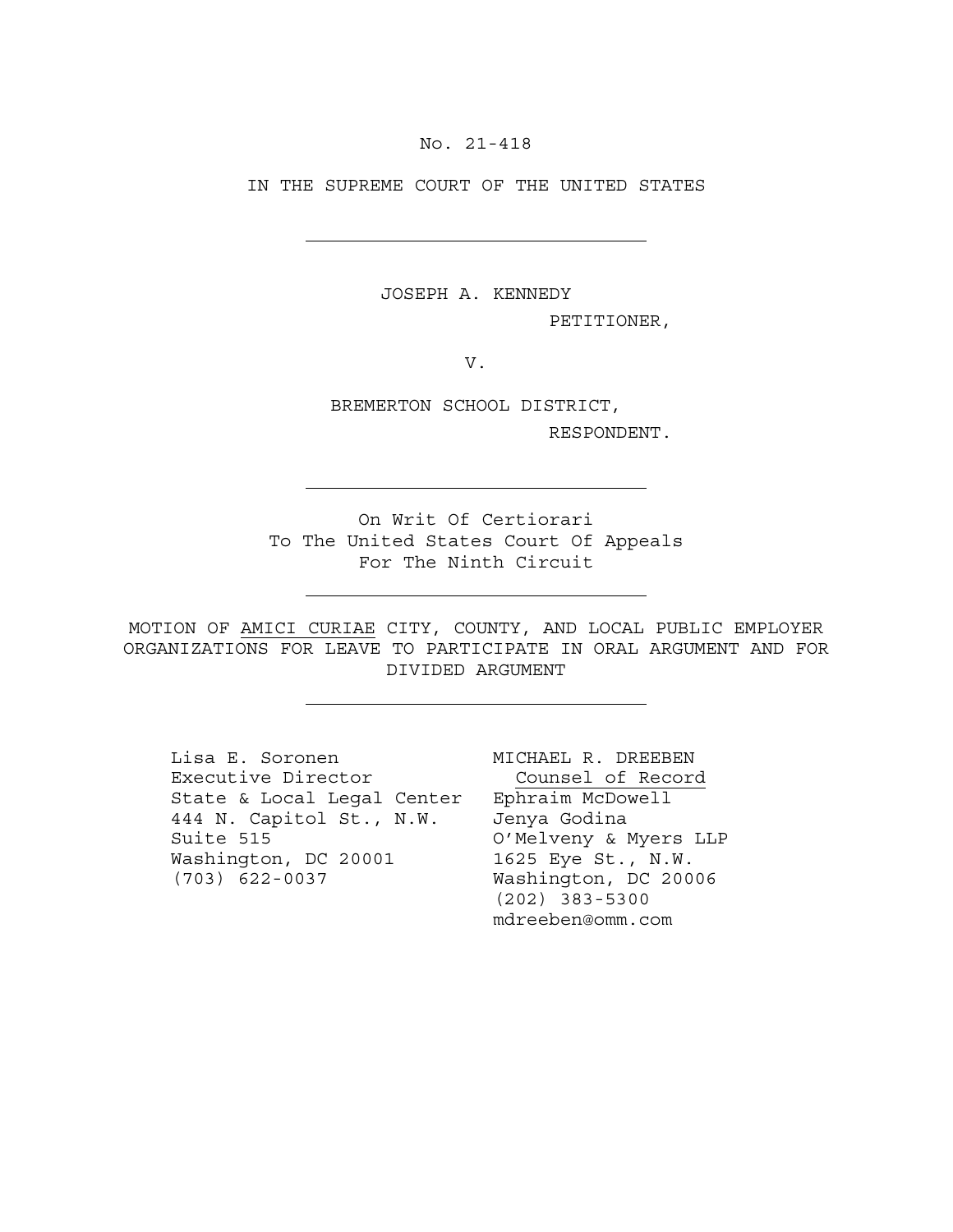Pursuant to Rules 28.4 and 28.7 of the Rules of this Court, amici curiae City, County, and Local Public Employer Organizations<sup>∗</sup> respectfully move that they be granted leave to participate in the oral argument in this case and that amici be allowed ten minutes of argument time. Amici curiae have filed an amici brief supporting respondent. Respondent has consented to this motion and agreed to cede ten minutes of its argument time to amici.

This case presents questions arising from respondent school district's suspension of petitioner, a high-school football coach, for engaging in post-game, midfield prayers while he was on duty with students in his charge and after a years-long history of leading prayers with students. The constitutionality of respondent's disciplinary action turns on the scope of petitioner's official duties under this Court's decision in Garcetti v. Ceballos, 547 U.S. 410 (2006), and, assuming that petitioner's expression was private, whether it implicated Establishment Clause constraints because of a reasonable observer's objective understanding of his course of conduct.

Amici have a substantial interest in these questions. Amici are six organizations that represent thousands of local

<sup>∗</sup> Amici are: The National League of Cities, U.S. Conference of Mayors, International City/County Management Association, International Municipal Lawyers Association, National Public Employer Labor Relations Organization, and International Public Management Association for Human Resources.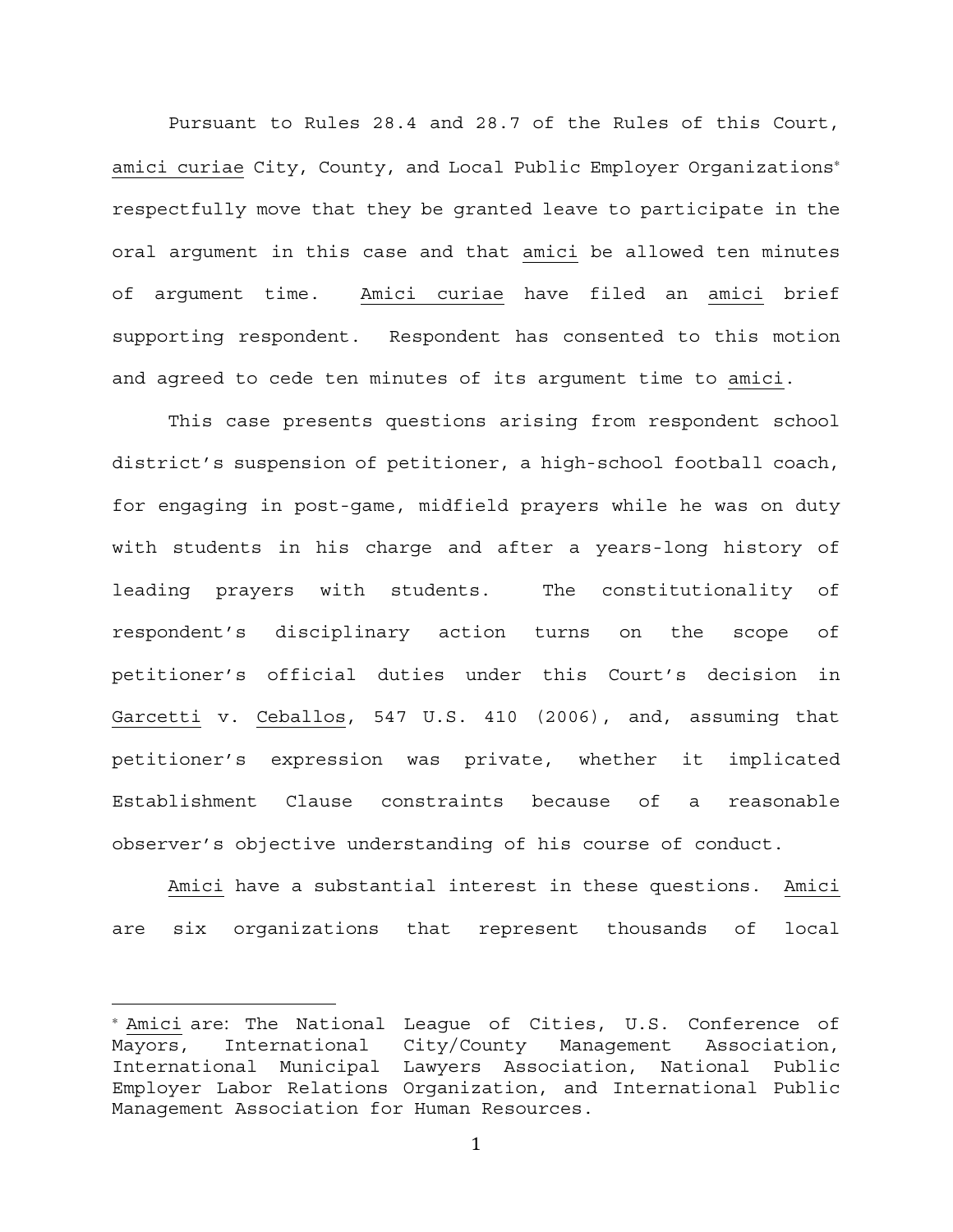governments across the country. As public employers, the cities, counties, school districts, and other governmental bodies that amici represent have a responsibility to the public to ensure the effective and lawful functioning of their workplaces while respecting public employees' free-speech and free-exercise rights. The extent to which public employees' on-duty expression receives First Amendment protection, and the extent to which governments may act to avoid Establishment Clause violations, have important consequences for amici. Amici therefore have a substantial interest in the proper interpretation and application of the relevant First Amendment principles in this case.

Amici's nationwide perspective on the issues in this case would make their participation in oral argument of material assistance to the Court. Amici's members routinely encounter the issues in this case as they arise in a variety of contexts - including, but extending beyond, schools. The First Amendment principles articulated in this case will apply to all government employers, and they will govern the resolution of these issues for public employees across the country. Amici's experience would aid the Court's understanding of how these principles apply across a wide spectrum of public-employment contexts.

Amici have frequently filed amici briefs in this Court in a wide range of cases involving public-employment, free-speech, and religion-clause issues related to the ones presented here. See,

2